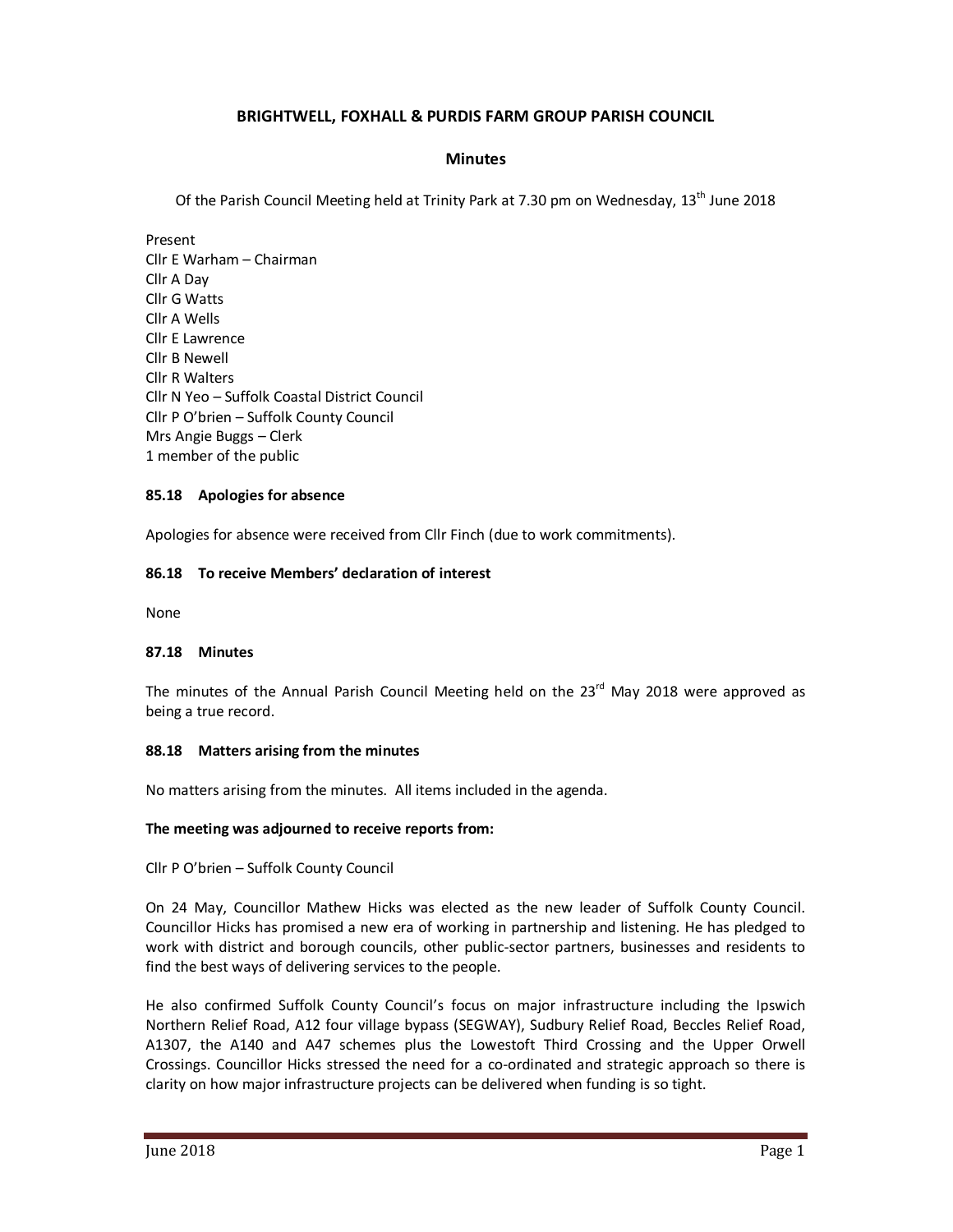One of his first duties was to appoint the Cabinet who, with him, will be responsible for almost £500 million of public services each year. Councillor Hicks will take personal responsibility for economic development and major infrastructure projects in addition to his leadership duties.

On 30 May it was announced that 15 smart litter bins are about to be installed in trial locations across Suffolk in order to reduce littering on the county's trunk roads. The customised bins are designed for roadside use with a sign saying 'Litter', a wider than usual aperture to make disposal of rubbish easier, bright orange bodies, reflective white signage and the clear message 'Keep Suffolk Beautiful'. The bins will also be fitted with new remote monitoring devices to help councils coordinate the emptying of these bins more efficiently. More standard bins are also being installed as part of the campaign at other trial layby locations along the A11, A12 and A14 in Suffolk, to see if the increase in number and the type of litter bin provided results in less litter.

On 16 May, it was reported that four Suffolk councils have worked together to try to ensure more children get the free school meals they are entitled to. Changes to the benefit system in the wake of the introduction of Universal Credit mean that some families are missing out. The free school meals team at Suffolk County Council is urging parents and carers to apply for the meals. In addition, each application could bring Pupil Premium Funding to the respective school. The school can decide how to spend this windfall – as much as £1,300 a year over six years for each extra child applying - and could use it to pay for more books, cut the price of school trips and uniforms or bring in more teaching aids

The Police and Crime Commissioner (PCC) for Suffolk is considering the potential sale of the Police Headquarters site at Martlesham for residential development, in order to help reduce costs and provide better value for money to tax payers without impacting on police services or jobs.

## Cllr N Yeo – Suffolk Coastal District Council

The Chairman of the Parish Council congratulated Cllr Yeo on being voted Chairman of Suffolk Coastal District Council.

I was voted in on May 24 as Chairman of Suffolk Coastal District Council, being the last Chairman as the merger with Waveney has been passed by Parliament and the East Suffolk will come into existence May 2019 in time for the District Council Elections.

On that point may I remind you that it is important for Parish Councillors to attend the Electoral Review meeting on June 22 between 5 and 7 pm at East Suffolk House where it will give Councillors a chance to have a look at the proposed boundary changes. Unfortunately, even though I did push to keep this Ward together the Option 6 was sent to the Boundary Commission. The consultation period will begin next month, and I urge Parish Councillors and residents if they so wish to push for what was Option 5 which kept this ward as one with Levington and the Trimleys.

The proposed East Suffolk Council held its first Shadow meeting in Darsham where a Shadow Leader, Deputy Leader and Chairman were elected. Cllr Mark Bee will be Leader for 6 months, Cllr Ray Herring will be Deputy Leader for 6 months and then they will change roles. Cllr Stephen Burroughes was elected Chairman and Cllr Tony Goldson was Vice Chairman – they too will swop roles after 6 months.

For those who are interested the Deben Leisure Centre will re-open towards the end of the month and membership is now available through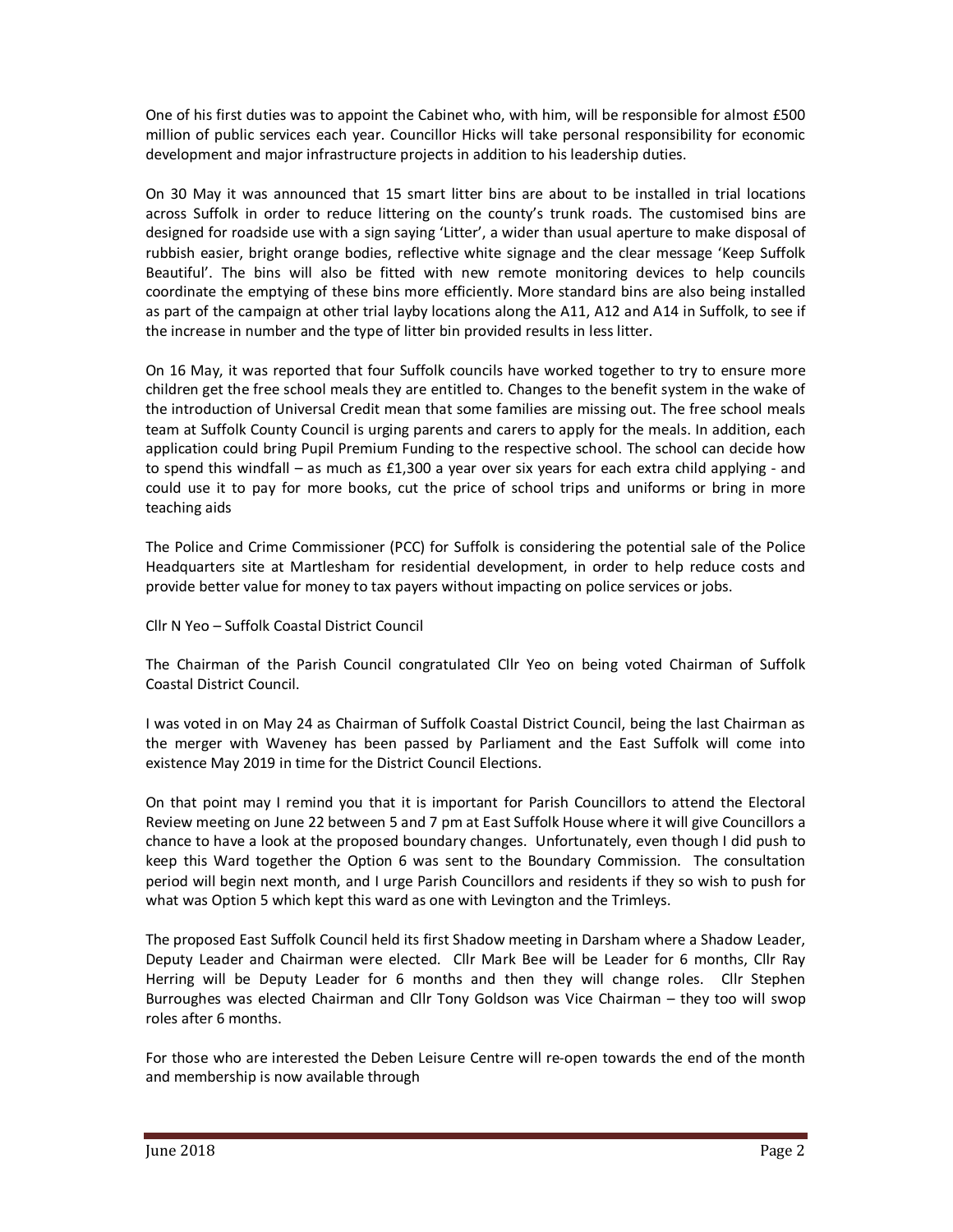### www.placesforpeopleleisure.org/centres/deben-leisure-centre/

There is a sales centre which is open weekdays 10 am until 7 pm and at weekends from 9 am until 4 pm.

### Open Forum

Cllr Finch had reported that a local resident had cut back the hedgerow. Name withheld due to data protection. It was agreed that the Clerk should send a letter of thanks to the resident. **Action: Clerk** 

A resident who was present at the meeting complained about the traffic in Straight Road and was concerned that Suffolk County Council Highways did not appear to be taking any action. Cllr Day reported on the action which the Parish Council had taken. It was suggested that maybe the resident should also support the Parish Council's action by writing as a local resident.

### **The meeting was re-convened**

### **89.18 Clerk's Report**

The purpose of this report is to update members on outstanding issues, items received after the deadline for agenda items, correspondence and action taken by the Clerk.

### External Auditors Update

The Councils external auditor will have advised you of a date by which they expect to receive either an approved and signed Annual Governance and Accountability Return (AGAR) or (if your council is eligible to certify as exempt from external audit and does so) a signed Certificate of Exemption. For councils audited by **PKF Littlejohn that date is Monday 11 June. The date is not statutory but if the external auditor does not hear from you by then they may send a 'chasing' letter for which they will charge the council £40**. So, councils which are not able to meet the deadline, for example because their internal audit is not yet completed or because their approval meeting is held in late June, should advise the external auditor of this before the specified date.

Every council, whether or not exempt from external audit and regardless of the date it sends information to the external auditor, must have Sections 1 and 2 of the AGAR completed, approved (Section 1 before Section 2) and signed at a full council meeting held before Monday 2 July and must publish Sections 1 and 2 on a freely accessible website along with various other information including notice providing for the exercise of public rights. Note that external auditors and the National Audit Office consider that the published version must be a scanned copy incorporating hard-copy ('wet') signatures.

#### Planning News

The Raynsford Review of Planning has been set up to identify how the government can reform the English planning system to make it fairer, better resourced and capable of producing quality outcomes, while still encouraging the production of new homes**.** 

The report has recommended that third party should have the right of appeal on planning decisions under special conditions.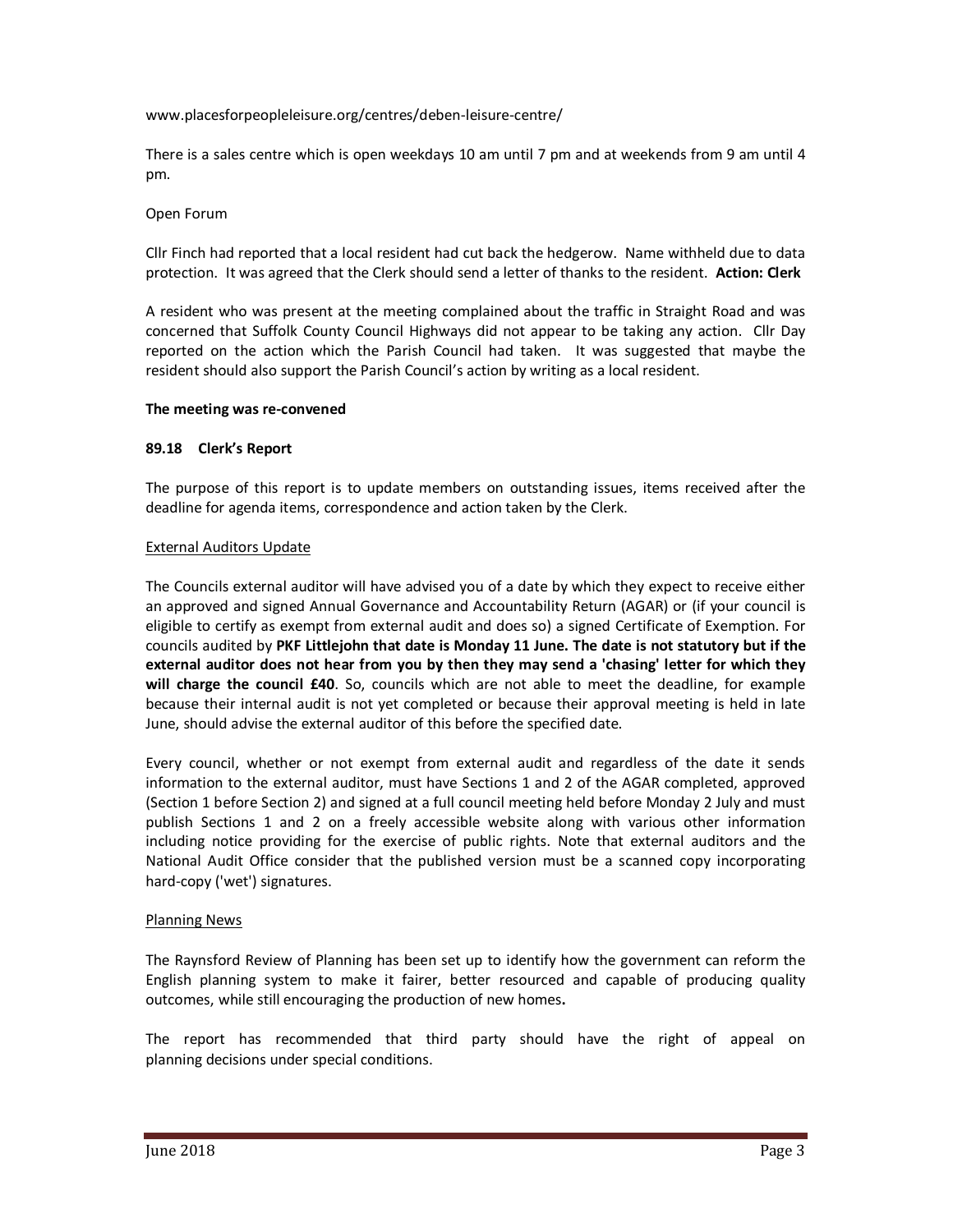This is not the first time this has been explored. There was an amendment to the Housing and Planning Bill that would of permitted appeal by third parties to the Secretary of State under certain circumstances. This amendment did not make it into the final Act but we were hopeful that it could return to be considered at another point in time. We recommend that Councils lobby their MPs to support this recommendation and we will be writing to the Ministry of Housing, Communities and Local Government. https://www.tcpa.org.uk/raynsford-review

### LGA warns of risk to Local Plans

Lord Porter, chairman of the Local Government Association, has warned that impending changes to the National Policy Planning Framework (NPPF) could see more than 160,000 new homes bypassing councils' Local Plans. The *Yorkshire Post* highlights a recent Town and Country Planning Association report suggesting that just 2% of England's local authorities feel new development in their area met policy requirements for affordable housing. Meanwhile, Jessie Hewitson in the *Times* looks at affordable housing, highlighting how NPPF reform is intended to "leave developers with less wiggle room" in negotiations. Elsewhere, **Hambleton DC** councillors have warned that government policies allowing no affordable housing in smaller developments have "destroyed the provision of affordable housing in villages."

### Kier partnership to build 4,500 homes

Construction firm Kier is partnering with Homes England and Cross Key Homes to deliver up to 5,400 new homes in England over the next ten years. The West Midlands was identified as having a lack of housing supply and Kier said a minimum of 50% of workers will be employed from local project areas. Homes England is taking a 26% equity stake in the project and will provide up to £27m in funding from its £3bn Home Building Fund.

## Radical reform' of building regulatory system needed

The Chair of the Independent Review of Building Regulations and Fire Safety has found that fundamental reform is needed to improve building safety and to rebuild trust among residents of high-rise buildings. At the heart of the new system will be a requirement for the construction industry to take responsibility for the delivery of safe buildings, rather than looking to others to tell them what is or is not acceptable. Dame Judith Hackitt was appointed by the government to lead the review in light of the system failures revealed by testing carried out in the wake of the Grenfell Tower tragedy. The findings are published here:

#### https://assets.publishing.service.gov.uk/government/uploads/system

## Tree Health Resilience Strategy 2018

This strategy sets out plans to reduce the risk of pest and disease threats. It also sets out how we will strengthen the resilience of our trees to withstand threats.

This strategy includes a National Action Plan. The plan sets out what we're already doing and what we and others will need to do to protect our trees and the important services they provide.**https://www.gov.uk/government/publications/tree-health-resilience-strategy-2018**

#### Review of National Parks and AONBs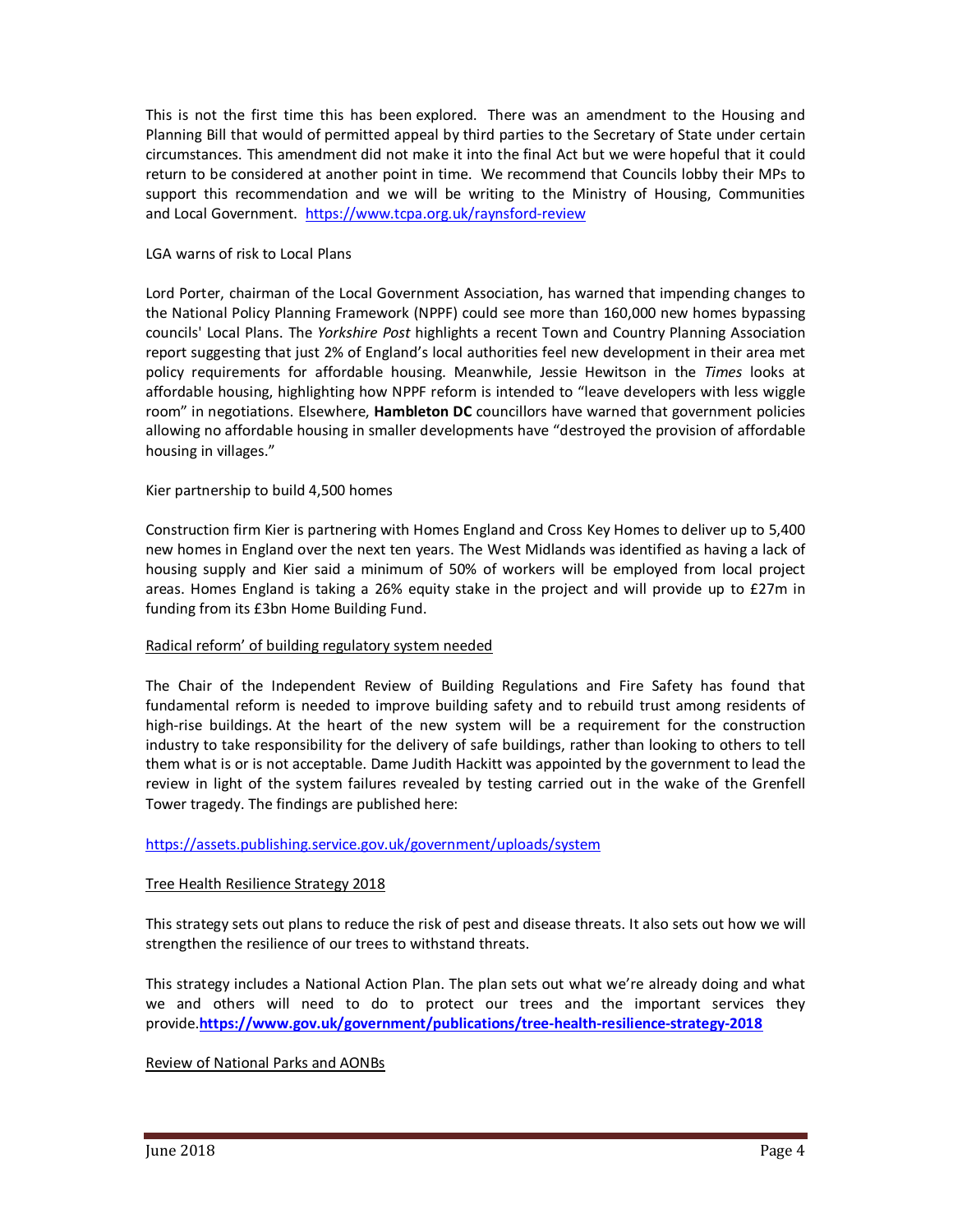Environment Secretary Michael Gove has today committed to conserve and enhance England's most cherished landscapes as a new review launches into the nation's National Parks and Areas of Outstanding Natural Beauty (AONBs).

Nearly 70 years after the country's National Parks were first established, opening up the countryside and allowing more people to connect with nature, an independent panel will look at how these iconic landscapes meet our needs in the 21st century – including whether there is scope for the current network of 34 AONBs and 10 National Parks to expand. https://www.gov.uk/government/news/national-parks-review-launched

## Bat Habitat Bill

A Bill to make provision to enhance the protection available for bat habitats in the vicinity of a building site and to limit the protection for bat habitats in buildings used for public worship. https://services.parliament.uk/Bills/2017-19/bathabitatsregulation.html

# Smart Meters Bill 2017-19 receives Royal Assent and becomes Smart Meters Act 2018

On 23 May 2018, the Smart Meters Bill 2017-19 received Royal Assent, becoming the Smart Meters Act 2018. The Act relates to the government's plans to offer smart meters to all households and small businesses by the end of 2020. It introduces:

- An extension of existing powers that the Secretary of State has to develop, amend and oversee regulations relating to smart metering, in particular, from 1 November 2018 to 1 November 2023.
- A special administration regime for the national data and communications provider, the Data and Communications Company (DCC) (or its successor), to ensure the service continues to be provided in the unlikely event of its insolvency.
- Powers for Ofgem to modify industry codes and documents for the purposes of delivering market-wide half-hourly settlement that uses smart metering data.

The Act applies to England, Scotland and Wales, and comes into force piecemeal.

## **90.18 Bus Shelter – Bucklesham Road**

Cllr Walters reported that a meeting was being held at the Golf Club next week when the installation of the bus shelter will be put before the committee. **Action: Cllr Walters** 

## **91.18 VAS Equipment**

In Cllr Finch's absence the Clerk reported that the VAS equipment had been moved to a new location. It was also noted that recently Suffolk Police have been in the area with laser equipment. **Action: Cllr Finch** 

## **92.18 To discuss the CIL receipts allocated to Foxhall because of the Straight Road development / To discuss Locality Budget 2018/2019**

The Clerk reported that the CIL receipt money amounts to £2076.51 and the Locality Budget for 2018/2019 is £1,000.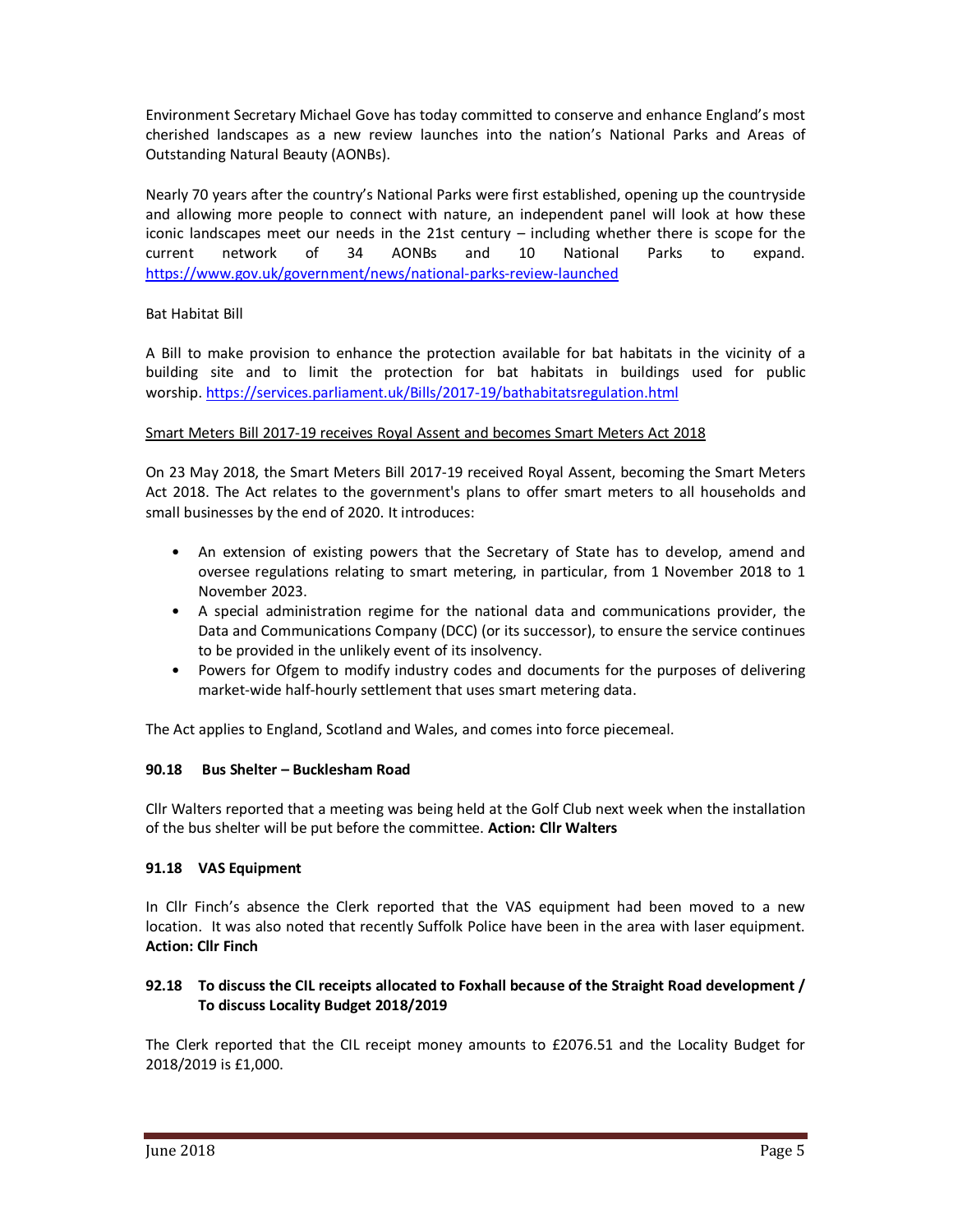Cllr Day reported that information including photographs had been submitted to David Chenery Suffolk County Council Highways Manager explaining that the Parish Council were prepared to use the CIL money to finance new road signs for the Straight Road turning on Felixstowe Road. David Chenery is putting together details of costs etc and it is hoped this will be available for the next Parish Council. **Action: Clerk / Cllr Day**.

Cllr Newell stated that she would be in favour of the Locality Budget being used to fund adult outdoor gym equipment to be placed on the land adjacent to the notice board on Murrills Road.

Cllr Warham stated that the goal posts had still not been moved although Paul Tynham Suffolk Coastal District Council had agreed to do the work at no cost. It was agreed that the Clerk should write to Paul Tynham again offering to pay for the work to be completed. **Action: Clerk**

It was agreed that this item should be discussed further at the next Parish Council Meeting. **Action: Clerk** 

#### **93.18 Planning**

Cllr Watts reported that several planning applications had been considered by the Planning Committee since the last meeting.

DC/18/1967/OUT – 123 Bucklesham Road Purdis Farm – Erection of two storey dwelling and garage following demolition of existing bungalow. PC Comments: No objection.

DC/18/1374/FUL – Woodside Purdis Avenue Purdis Farm – Erection of one and a half storey extension to create larger entrance hall, garden room and master bedroom. PC Comments: No objection.

DC/18/2179/FUL – Foxhall Place Purdis Road Foxhall – Works to existing detached games room. PC Comments: No objection.

Suffolk Coastal District Council Planning Department considerations.

DC/18/1367/FUL – Monument Farm Foxhall – Extensions to existing residence, farm office and new living accommodation. SCDC Comments: Approved.

DC/18/1339/FUL – Site at Orwell Crossing Service Area Nacton – Proposed take away/restaurant. SCDC Comments: Pending.

Although the Parish Council did not object to this application Nacton Parish Council have objected due to lighting issues and additional traffic on the A14. The Parish Council has been asked whether they would like this application to go to committee and the Clerk has requested that this should happen.

DC/18/1261/TPO – 25 Beechwood Drive Purdis Farm – T1 – Pine to fell to ground level, T2 – Pine to fell to ground level. SCDC Comments: Approved.

DC/18/1042/FUL – Sheep Drive Cottage Brightwell – Extensions and alterations to existing dwelling. Extensions and alterations to existing outbuilding to form annex. Erection of new cart lodge garage. – Approved.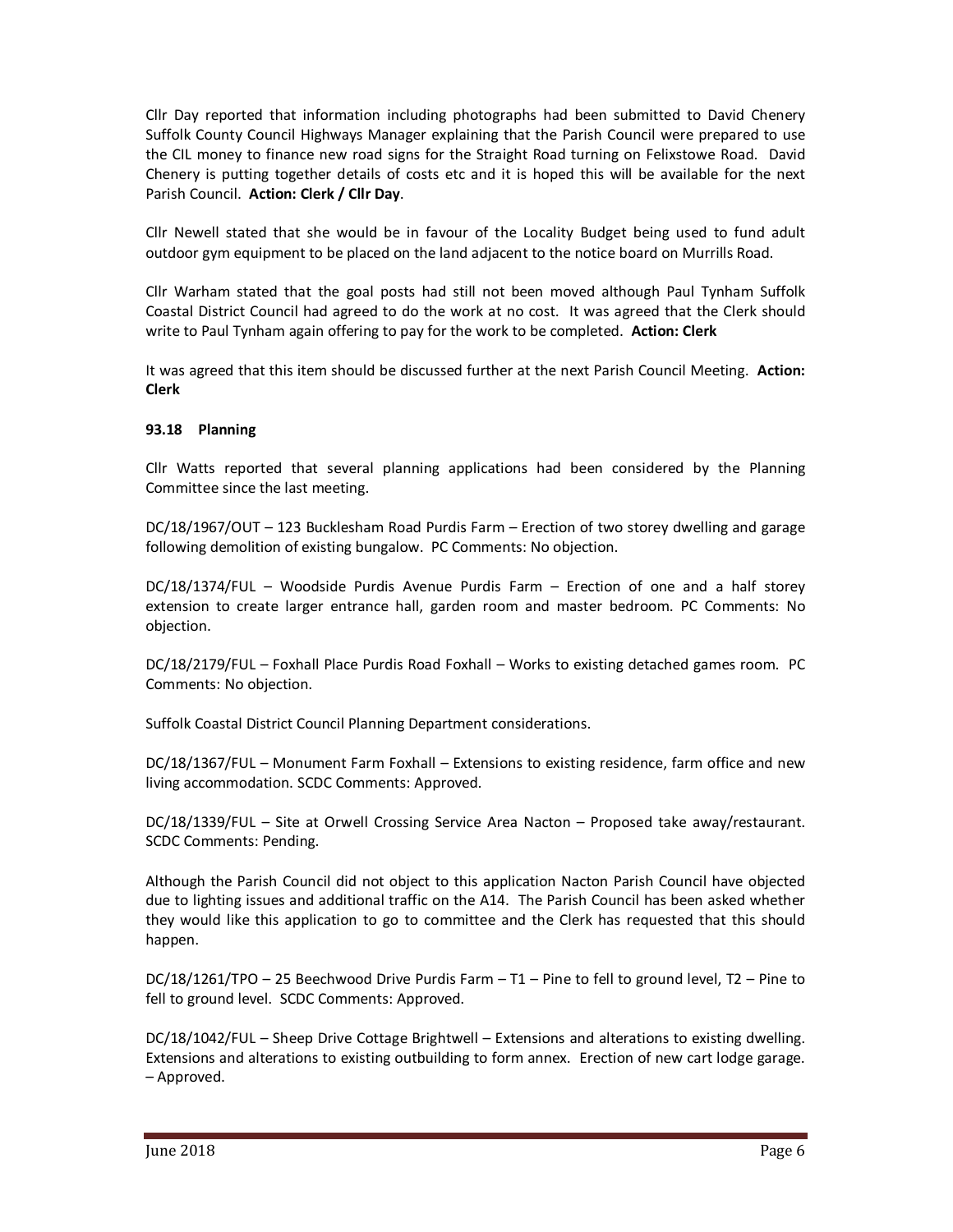Cllr Watts stated that the Parish Council had received a complaint from a local resident who stated that a lady who works for Suffolk Coastal District Council and her husband also works for the Planning Department has been campaigning via social media to encourage people to object planning applications within the area in which she lives. Cllr Watts gave details of the incident and reminded all councillors about the Code of Conduct which councillors agree to when taking on the role of a councillor. Although councillors as individuals can object to a planning application on a personal basis they must declare an interest at the meeting during which an application is discussed and also not bring the council into disrepute.

### **94.18 Finance**

| <b>Income</b>                          |         |
|----------------------------------------|---------|
| None                                   |         |
| <b>Expenditure</b>                     |         |
| A J Buggs Salary and Expenses May 2018 | £308.86 |
| Trevor Brown Internal Audit 2017/2018  | £100.00 |

Cllr Warham seconded Cllr Newell that the above expenditure is approved – all in favour.

## **95.18 Completion of Internal Audit 2017/2018**

The Clerk reported that the Internal Auditor Trevor Brown has now completed the Internal Audit 2017/2018 and had not identified any issues with the management of the Parish Council. **Action: Clerk** 

#### **96.18 Correspondence**

a. The Clerk reported that she had received a letter from Trevor Barber Brightwell PCC asking for a donation to the PCC funds for upkeep of the churchyard. Unfortunately, this had been missed off the agenda therefore it would need to go to the July 2018 meeting for discussion. **Action: Clerk**

#### **97.18 Meetings attended by councillors / clerk**

None

#### **98.18 Members questions to the Chairman**

- a. It was reported that the road has been reinstated in Murrills Road (at the end of White Thorn Road) however unfortunately the road has not been correctly re-established and this results in vibration to houses caused by traffic going over the reinstatement. **Action: Clerk**
- b. Cllr Newell reported that three lots of rubbish has been fly tipped in Woodhouse Lane, Straight Road and Kennels Road.
- c. Cllr Walters reported that vehicles are using Kennels Road as a short cut. Kennels Road has a notice stating permit holders only. Cllr Walters is concerned that an accident could occur. It was agreed that the Clerk should contact Sgt Street Felixstowe Suffolk Constabulary. **Action: Clerk**